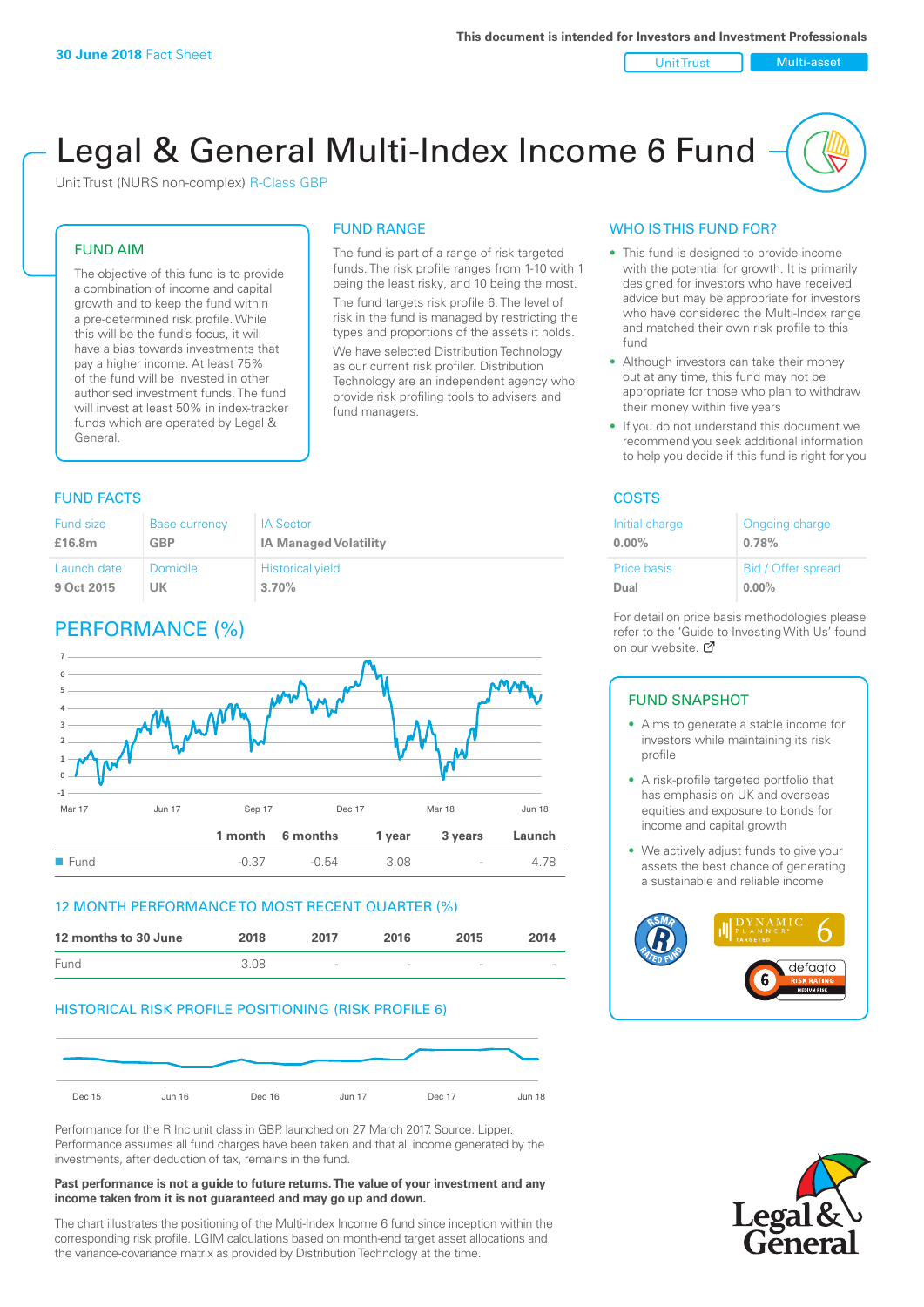# Legal & General Multi-Index Income 6 Fund

Unit Trust (NURS non-complex) R-Class GBP

# PORTFOLIO BREAKDOWN

All data source LGIM unless otherwise stated. Totals may not sum due to rounding.





# FUND MANAGERS

The fund managers have responsibility for managing the multi-index fund range. They are part of the Multi-Asset Funds (MAF) team in LGIM. This team focuses on designing and managing multi-asset funds that are tailored to match the specific objectives of various client types. The team sits within a wider Asset Allocation team which combines both depth of experience with a broad range of expertise from different fields, including fund management, investment consulting and risk management roles.

# TOP 10 HOLDINGS (%)

| <b>L&amp;G UK Index Trust</b>                                    | 10.2 |
|------------------------------------------------------------------|------|
| <b>L&amp;G US Index Trust</b>                                    | 7.8  |
| L&G Emerging Markets Government Bond (Local Currency) Index Fund | 7.6  |
| iShares UK Dividend UCITS ETF                                    | 7.5  |
| L&G Emerging Markets Government Bond (US\$) Index Fund           | 7.4  |
| <b>L&amp;G Pacific Index Trust</b>                               | 6.4  |
| L&G European Index Trust                                         | 6.3  |
| L&G High Income Trust                                            | 6.1  |
| <b>LGIM Global Corporate Bond Fund</b>                           | 4.7  |
| <b>L&amp;G UK Property Fund</b>                                  | 4.4  |